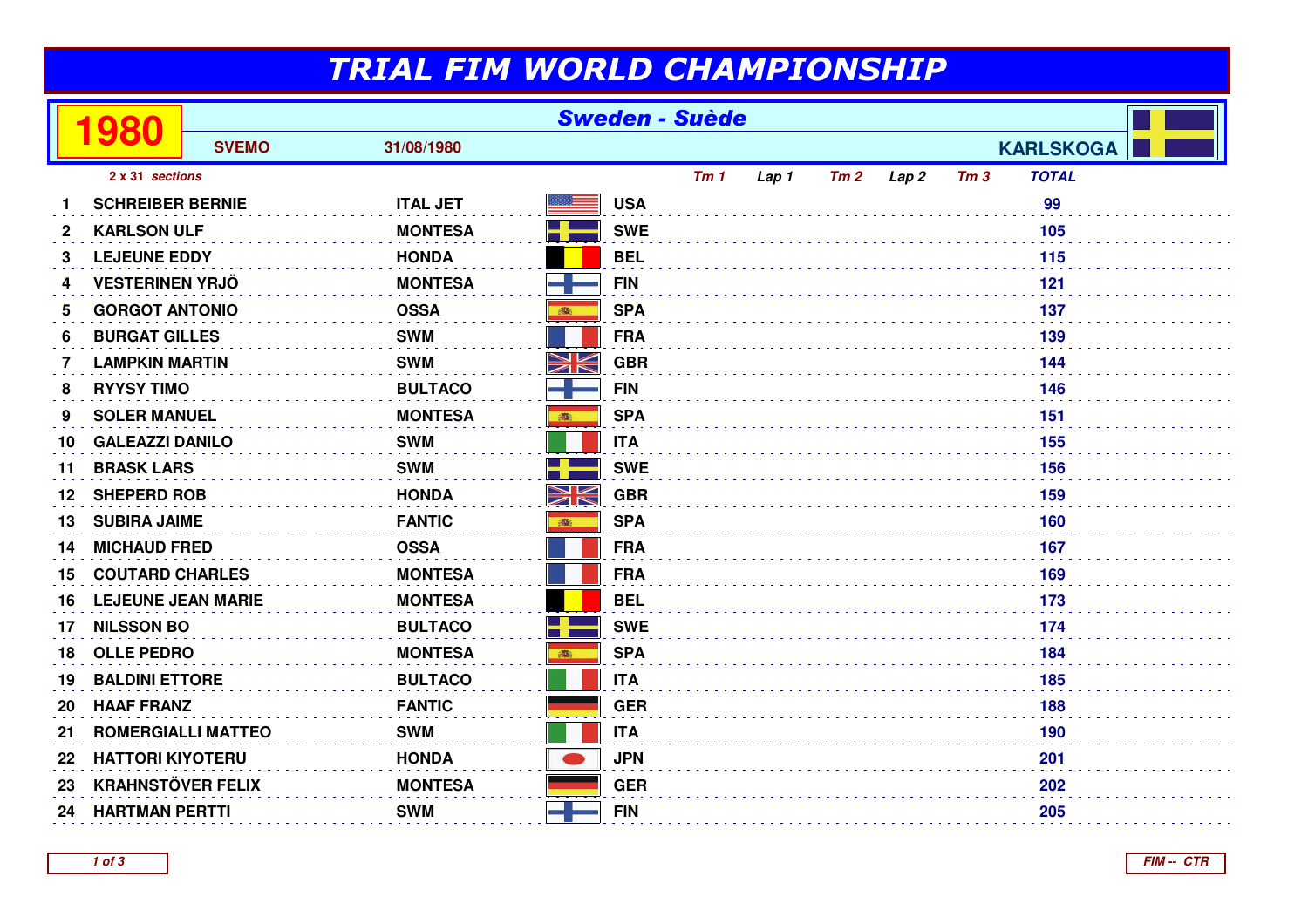## TRIAL FIM WORLD CHAMPIONSHIP

| <b>SVEMO</b><br>31/08/1980<br><b>KARLSKOGA</b><br>2 x 31 sections<br>Tm <sub>1</sub><br>Tm2<br><b>TOTAL</b><br>Lap <sub>2</sub><br>Tm3<br>Lap 1<br>206<br><b>SWE</b><br><b>HERMANSSON JAN</b><br><b>BULTACO</b><br>25<br>208<br><b>BULTACO</b><br><b>FIN</b><br><b>PIRKKALAINEN PERTTI</b><br>26<br><b>SWE</b><br><b>CLAESSON HAKAN</b><br><b>MONTESA</b><br>212<br>27<br><b>SELLMAN BENNY</b><br><b>MONTESA</b><br><b>SWE</b><br>231<br>28<br><b>FANTIC</b><br><b>BODRO ALMIR</b><br><b>ITA</b><br>214<br>29<br>۳<br><b>LILJEBLAD MAGNUS</b><br><b>FANTIC</b><br><b>SWE</b><br>218<br>30<br><b>ERÄKARE JORMA</b><br><b>FIN</b><br><b>BULTACO</b><br>225<br>31<br><b>SWM</b><br><b>FRA</b><br>227<br><b>DESNOYERS NICOLAS</b><br>32<br><b>BULTACO</b><br><b>FIN</b><br>230<br><b>VESTERINEN ANTTONI</b><br>33<br><b>SWE</b><br><b>CARLSSON RONNY</b><br><b>MONTESA</b><br>232<br>34<br><b>SWE</b><br><b>MONTESA</b><br><b>LINDBLAD ANDERS</b><br>235<br>35<br><b>FIN</b><br><b>KUUSINEN JUKA</b><br><b>FANTIC</b><br>236<br>36<br><b>HIMMANEN JUHANI</b><br><b>BULTACO</b><br><b>FIN</b><br>239<br>37<br><b>SWE</b><br><b>JOHANSSON BERNT</b><br><b>SWM</b><br>240<br>38<br><b>KARLSSON MATZ</b><br><b>MONTESA</b><br><b>SWE</b><br>242<br>39<br><b>MONTESA</b><br><b>WALZ KLAUS</b><br><b>GER</b><br>243<br>40<br>$\Box$<br><b>ADIELSSON OLOF</b><br><b>SWM</b><br><b>SWE</b><br>243<br>41<br><b>KJELLSTRÖM THOMAS</b><br><b>BULTACO</b><br><b>SWE</b><br>244<br>42<br>H<br><b>ADIELSSON MATS</b><br><b>SWM</b><br><b>SWE</b><br>248<br>43 |    | 980                | <b>Sweden - Suède</b> |            |            |  |  |  |  |  |     |  |
|---------------------------------------------------------------------------------------------------------------------------------------------------------------------------------------------------------------------------------------------------------------------------------------------------------------------------------------------------------------------------------------------------------------------------------------------------------------------------------------------------------------------------------------------------------------------------------------------------------------------------------------------------------------------------------------------------------------------------------------------------------------------------------------------------------------------------------------------------------------------------------------------------------------------------------------------------------------------------------------------------------------------------------------------------------------------------------------------------------------------------------------------------------------------------------------------------------------------------------------------------------------------------------------------------------------------------------------------------------------------------------------------------------------------------------------------------------------------------------------------------------------------------------------------|----|--------------------|-----------------------|------------|------------|--|--|--|--|--|-----|--|
|                                                                                                                                                                                                                                                                                                                                                                                                                                                                                                                                                                                                                                                                                                                                                                                                                                                                                                                                                                                                                                                                                                                                                                                                                                                                                                                                                                                                                                                                                                                                             |    |                    |                       |            |            |  |  |  |  |  |     |  |
|                                                                                                                                                                                                                                                                                                                                                                                                                                                                                                                                                                                                                                                                                                                                                                                                                                                                                                                                                                                                                                                                                                                                                                                                                                                                                                                                                                                                                                                                                                                                             |    |                    |                       |            |            |  |  |  |  |  |     |  |
|                                                                                                                                                                                                                                                                                                                                                                                                                                                                                                                                                                                                                                                                                                                                                                                                                                                                                                                                                                                                                                                                                                                                                                                                                                                                                                                                                                                                                                                                                                                                             |    |                    |                       |            |            |  |  |  |  |  |     |  |
|                                                                                                                                                                                                                                                                                                                                                                                                                                                                                                                                                                                                                                                                                                                                                                                                                                                                                                                                                                                                                                                                                                                                                                                                                                                                                                                                                                                                                                                                                                                                             |    |                    |                       |            |            |  |  |  |  |  |     |  |
|                                                                                                                                                                                                                                                                                                                                                                                                                                                                                                                                                                                                                                                                                                                                                                                                                                                                                                                                                                                                                                                                                                                                                                                                                                                                                                                                                                                                                                                                                                                                             |    |                    |                       |            |            |  |  |  |  |  |     |  |
|                                                                                                                                                                                                                                                                                                                                                                                                                                                                                                                                                                                                                                                                                                                                                                                                                                                                                                                                                                                                                                                                                                                                                                                                                                                                                                                                                                                                                                                                                                                                             |    |                    |                       |            |            |  |  |  |  |  |     |  |
|                                                                                                                                                                                                                                                                                                                                                                                                                                                                                                                                                                                                                                                                                                                                                                                                                                                                                                                                                                                                                                                                                                                                                                                                                                                                                                                                                                                                                                                                                                                                             |    |                    |                       |            |            |  |  |  |  |  |     |  |
|                                                                                                                                                                                                                                                                                                                                                                                                                                                                                                                                                                                                                                                                                                                                                                                                                                                                                                                                                                                                                                                                                                                                                                                                                                                                                                                                                                                                                                                                                                                                             |    |                    |                       |            |            |  |  |  |  |  |     |  |
|                                                                                                                                                                                                                                                                                                                                                                                                                                                                                                                                                                                                                                                                                                                                                                                                                                                                                                                                                                                                                                                                                                                                                                                                                                                                                                                                                                                                                                                                                                                                             |    |                    |                       |            |            |  |  |  |  |  |     |  |
|                                                                                                                                                                                                                                                                                                                                                                                                                                                                                                                                                                                                                                                                                                                                                                                                                                                                                                                                                                                                                                                                                                                                                                                                                                                                                                                                                                                                                                                                                                                                             |    |                    |                       |            |            |  |  |  |  |  |     |  |
|                                                                                                                                                                                                                                                                                                                                                                                                                                                                                                                                                                                                                                                                                                                                                                                                                                                                                                                                                                                                                                                                                                                                                                                                                                                                                                                                                                                                                                                                                                                                             |    |                    |                       |            |            |  |  |  |  |  |     |  |
|                                                                                                                                                                                                                                                                                                                                                                                                                                                                                                                                                                                                                                                                                                                                                                                                                                                                                                                                                                                                                                                                                                                                                                                                                                                                                                                                                                                                                                                                                                                                             |    |                    |                       |            |            |  |  |  |  |  |     |  |
|                                                                                                                                                                                                                                                                                                                                                                                                                                                                                                                                                                                                                                                                                                                                                                                                                                                                                                                                                                                                                                                                                                                                                                                                                                                                                                                                                                                                                                                                                                                                             |    |                    |                       |            |            |  |  |  |  |  |     |  |
|                                                                                                                                                                                                                                                                                                                                                                                                                                                                                                                                                                                                                                                                                                                                                                                                                                                                                                                                                                                                                                                                                                                                                                                                                                                                                                                                                                                                                                                                                                                                             |    |                    |                       |            |            |  |  |  |  |  |     |  |
|                                                                                                                                                                                                                                                                                                                                                                                                                                                                                                                                                                                                                                                                                                                                                                                                                                                                                                                                                                                                                                                                                                                                                                                                                                                                                                                                                                                                                                                                                                                                             |    |                    |                       |            |            |  |  |  |  |  |     |  |
|                                                                                                                                                                                                                                                                                                                                                                                                                                                                                                                                                                                                                                                                                                                                                                                                                                                                                                                                                                                                                                                                                                                                                                                                                                                                                                                                                                                                                                                                                                                                             |    |                    |                       |            |            |  |  |  |  |  |     |  |
|                                                                                                                                                                                                                                                                                                                                                                                                                                                                                                                                                                                                                                                                                                                                                                                                                                                                                                                                                                                                                                                                                                                                                                                                                                                                                                                                                                                                                                                                                                                                             |    |                    |                       |            |            |  |  |  |  |  |     |  |
|                                                                                                                                                                                                                                                                                                                                                                                                                                                                                                                                                                                                                                                                                                                                                                                                                                                                                                                                                                                                                                                                                                                                                                                                                                                                                                                                                                                                                                                                                                                                             |    |                    |                       |            |            |  |  |  |  |  |     |  |
|                                                                                                                                                                                                                                                                                                                                                                                                                                                                                                                                                                                                                                                                                                                                                                                                                                                                                                                                                                                                                                                                                                                                                                                                                                                                                                                                                                                                                                                                                                                                             |    |                    |                       |            |            |  |  |  |  |  |     |  |
|                                                                                                                                                                                                                                                                                                                                                                                                                                                                                                                                                                                                                                                                                                                                                                                                                                                                                                                                                                                                                                                                                                                                                                                                                                                                                                                                                                                                                                                                                                                                             |    |                    |                       |            |            |  |  |  |  |  |     |  |
|                                                                                                                                                                                                                                                                                                                                                                                                                                                                                                                                                                                                                                                                                                                                                                                                                                                                                                                                                                                                                                                                                                                                                                                                                                                                                                                                                                                                                                                                                                                                             |    |                    |                       |            |            |  |  |  |  |  |     |  |
|                                                                                                                                                                                                                                                                                                                                                                                                                                                                                                                                                                                                                                                                                                                                                                                                                                                                                                                                                                                                                                                                                                                                                                                                                                                                                                                                                                                                                                                                                                                                             | 44 | <b>GASSER JEAN</b> |                       | <b>SWM</b> | <b>FRA</b> |  |  |  |  |  | 254 |  |
| <b>SWM</b><br><b>GER</b><br><b>HADERLEIN ROLAND</b><br>254<br>44                                                                                                                                                                                                                                                                                                                                                                                                                                                                                                                                                                                                                                                                                                                                                                                                                                                                                                                                                                                                                                                                                                                                                                                                                                                                                                                                                                                                                                                                            |    |                    |                       |            |            |  |  |  |  |  |     |  |
| H.<br><b>SWE</b><br><b>HOLDAHI STEFAN</b><br><b>MONTESA</b><br>254<br>44                                                                                                                                                                                                                                                                                                                                                                                                                                                                                                                                                                                                                                                                                                                                                                                                                                                                                                                                                                                                                                                                                                                                                                                                                                                                                                                                                                                                                                                                    |    |                    |                       |            |            |  |  |  |  |  |     |  |
| <b>IGELSTRÖM HANS</b><br>ا کے<br><b>SWE</b><br><b>BULTACO</b><br>254<br>44                                                                                                                                                                                                                                                                                                                                                                                                                                                                                                                                                                                                                                                                                                                                                                                                                                                                                                                                                                                                                                                                                                                                                                                                                                                                                                                                                                                                                                                                  |    |                    |                       |            |            |  |  |  |  |  |     |  |
| <b>NED</b><br><b>KOOTE SIMON</b><br><b>SWM</b><br>254<br>44                                                                                                                                                                                                                                                                                                                                                                                                                                                                                                                                                                                                                                                                                                                                                                                                                                                                                                                                                                                                                                                                                                                                                                                                                                                                                                                                                                                                                                                                                 |    |                    |                       |            |            |  |  |  |  |  |     |  |